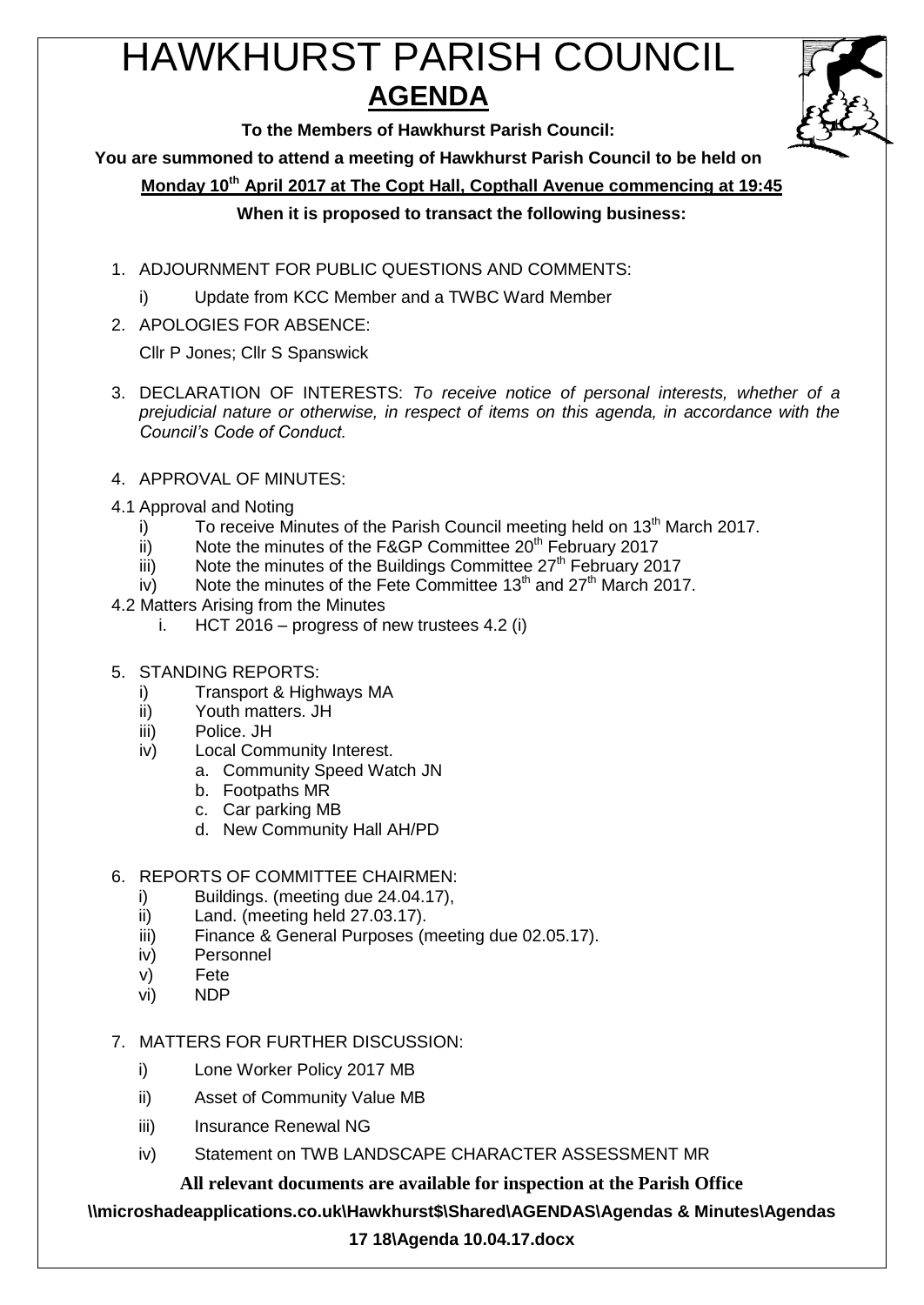- 8. CORRESPONDENCE:
- 9. FINANCE:
- $10.$  PLANNING:
- 11. BURIAL & MEMORIAL:
- 12. NOTES & INFORMATION:
- 13. CONFIDENTIAL:

*Pursuant to section 1 (2) of the Public Bodies (Admission to Meetings) Act 1960 it is resolved that, because of the confidential nature of the business to be transacted, the public and the press leave the meeting during consideration of the following items:*

- i) Hawkhurst Neighbourhood Development Plan
- 14. CLOSURE:

Nicole Godwin, Clerk to the Parish Council

Agenda Item 8: Correspondence

|                | Date<br>Received | <u>onaa nom or oon ooponaonoo</u><br>From | Subject                                                                                                                                  |
|----------------|------------------|-------------------------------------------|------------------------------------------------------------------------------------------------------------------------------------------|
| 1              | 18.03.17         | A resident                                | Request for a skatepark                                                                                                                  |
| $\overline{2}$ | 18.03.17         | A further resident                        | Request for a skatepark                                                                                                                  |
| $\overline{3}$ | 30.03.17         | Kent Surrey Sussex Air<br>Ambulance       | Thank you for £100 donation                                                                                                              |
| 4              | 30.03.17         | John Bercow MP, Houses of<br>Parliament   | <b>UK Parliament Week</b>                                                                                                                |
| 5              | 30.03.17         | A resident                                | Parking problems in Fairview                                                                                                             |
| $\overline{6}$ | 31.03.17         | The Samaritans Tunbridge<br>Wells         | Thank you for £100 donation                                                                                                              |
| $\overline{7}$ | 04.04.17         | <b>TWBC</b>                               | Successful application for grant of £2,750 towards play<br>equipment                                                                     |
| 8              | 30.03.17         | A resident                                | Concern about various aspects of a potential<br>development on Site 52, Horns Road.                                                      |
| 9              | 30.03.17         | A further resident                        | Concern about various aspects of a potential<br>development on Site 52, Horns Road.                                                      |
| 10             | 04.04.17         | A further resident                        | Concern about various aspects of a potential<br>development on Site 52, Horns Road.                                                      |
| 11             | 04.04.17         | A further resident                        | Concern about various aspects of a potential<br>development on Site 52, Horns Road.                                                      |
| 12             | 04.04.17         | A further resident                        | Concern about various aspects of a potential<br>development on Site 52, Horns Road.                                                      |
| 13             | 23.03.17         | A resident                                | CC of letter to Head of Planning, TWBC expressing<br>concern about various aspects of a potential<br>development on Site 52, Horns Road. |
| 14             | 23.03.17         | A further resident                        | CC of letter to Head of Planning, TWBC expressing<br>concern about various aspects of a potential<br>development on Site 52, Horns Road. |
| 15             | 27.03.17         | A further resident                        | CC of letter to Head of Planning, TWBC expressing<br>concern about various aspects of a potential<br>development on Site 52, Horns Road. |

**All relevant documents are available for inspection at the Parish Office \\microshadeapplications.co.uk\Hawkhurst\$\Shared\AGENDAS\Agendas & Minutes\Agendas 17 18\Agenda 10.04.17.docx**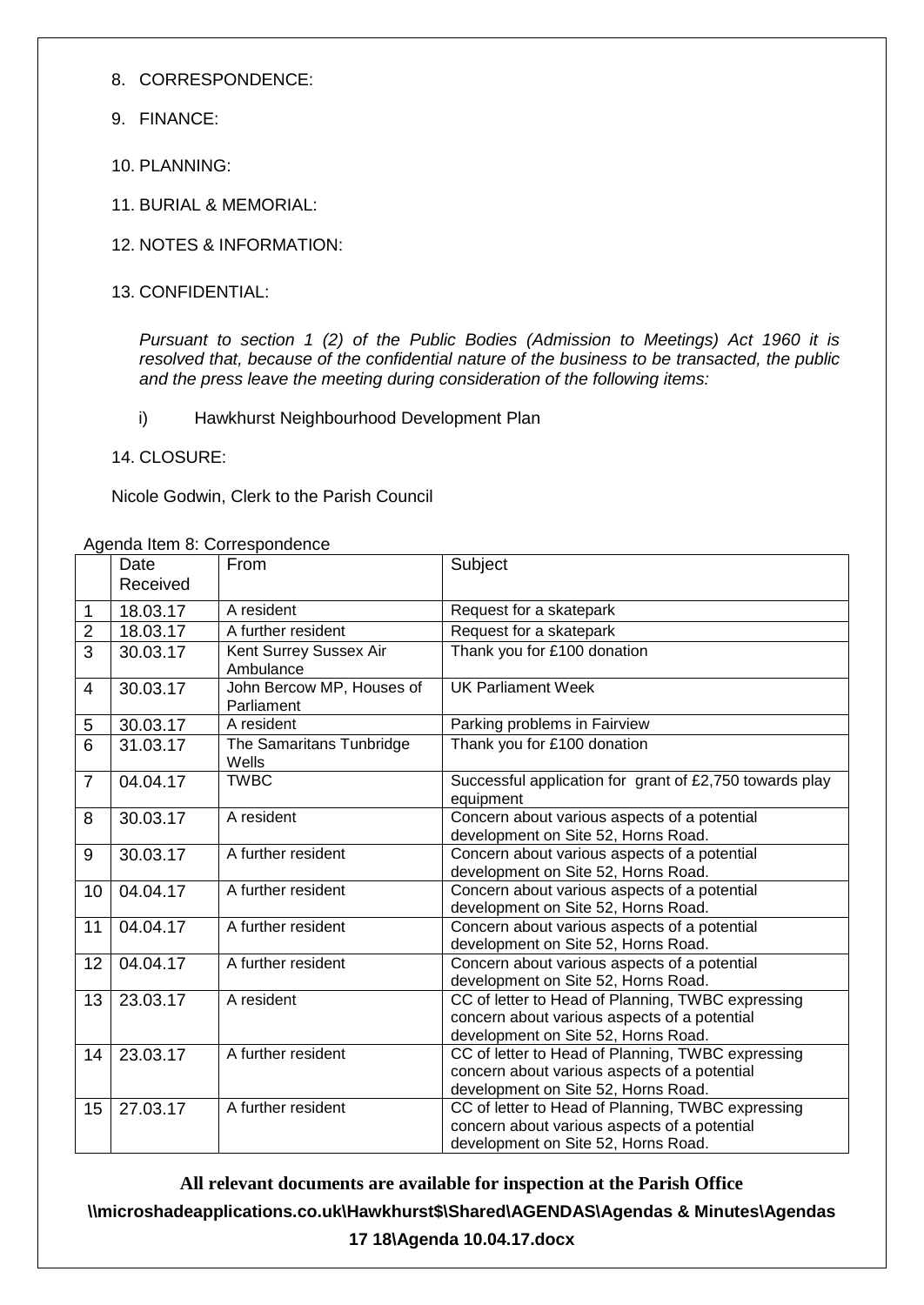| 16 | 04.04.17 | A further resident | CC of letter to Head of Planning, TWBC expressing<br>concern about various aspects of a potential<br>development on Site 52, Horns Road. |
|----|----------|--------------------|------------------------------------------------------------------------------------------------------------------------------------------|
|    |          |                    |                                                                                                                                          |

#### Agenda Item 9: Finance. INCOME AND EXPENDITURE MARCH 2017

| Accounts for payment            | £ | 5,767.39  |
|---------------------------------|---|-----------|
| Payment received                | £ | 11,727.13 |
| <b>Net Expenditure</b>          | £ | 7,165.96  |
| <b>Cambridge &amp; Counties</b> | £ | 75,000.00 |
| <b>Cambridge Building</b>       |   |           |
| Society                         | £ | 75,088.42 |
| <b>Lloyds Current</b>           | £ | 12,933.35 |
| <b>Lloyds Access Reserve</b>    | £ | 61,359.90 |
| <b>Petty Cash</b>               | £ | 13.41     |

9.1 Agreement to pay payments schedule.

9.2 Account reconciliation and petty cash check.

## Agenda Item 10: Planning

10.1 Planning & Highways Information:

| Ref. No.                  | Proposal                                  | Location                | Comments                        |
|---------------------------|-------------------------------------------|-------------------------|---------------------------------|
| <b>KCC Highways</b>       | Road Closure 10 <sup>th</sup> April for 3 | Slip Mill Road from     | Patching repairs                |
|                           | days $7am - 7pm$                          | A268 to Slip Mill Lane  |                                 |
| <b>KCC Highways</b>       | Road Closure 24th May for 10              | Stream Lane, Thorpes    | <b>UKPN</b> electrical cable    |
|                           | working days                              | Farm House              | works.                          |
| <b>KCC</b><br><b>PROW</b> | Diversion of footpath WC187,              | Field adjacent to       | Views by April 28 <sup>th</sup> |
| service                   | 2 options.                                | <b>Duvals Farmhouse</b> | 2017.                           |
| <b>TWBC Planning</b>      | Pre-App advice re                         | At Parish Office, The   | Prefer repair to                |
|                           | Replacement of leaking and                | Moor.                   | replacement.                    |
|                           | rotting windows.                          |                         |                                 |
| <b>TWBC</b><br>Tree       | <b>Tree Protection Order</b>              | 6 Church Walk           | 6 trees and 2 groups            |
| Officer                   |                                           |                         | of trees.                       |

10.2 Planning TWBC Approved:

| Ref                                                  | . = =pp.<br>Proposal                  | Location          | Comments/Valid    |
|------------------------------------------------------|---------------------------------------|-------------------|-------------------|
| 17/00261/FULL<br>Erection of 2 outbuildings - garage |                                       | Wyndham House,    | Green colour of   |
|                                                      | and gym and acoustic fence.           | Delmonden Lane    | fence to be       |
|                                                      | Demolition of 2 sheds.                |                   | approved. No      |
|                                                      |                                       |                   | external lighting |
|                                                      |                                       |                   | without approval. |
| 17/00179/FULL                                        | Single storey rear extension with re- | 18 Oakfield       |                   |
|                                                      | pitching of part of main roof.        |                   |                   |
| 17/00310/FULL                                        | Single storey rear extension to       | 5 School Terrace  |                   |
|                                                      | replace conservatory                  |                   |                   |
| 17/00312/FULL                                        | Rear extension, loft conversion and   | 14 Fieldways      |                   |
|                                                      | roof improvements                     |                   |                   |
| 17/00661/FULL                                        | Single storet extension to front      | Ashwood, Copthall |                   |
|                                                      | elevation                             | Avenue            |                   |
| 17/00240/LAW                                         | Lawful Development Certificate for    | <b>Springetts</b> |                   |

**All relevant documents are available for inspection at the Parish Office**

**\\microshadeapplications.co.uk\Hawkhurst\$\Shared\AGENDAS\Agendas & Minutes\Agendas** 

### **17 18\Agenda 10.04.17.docx**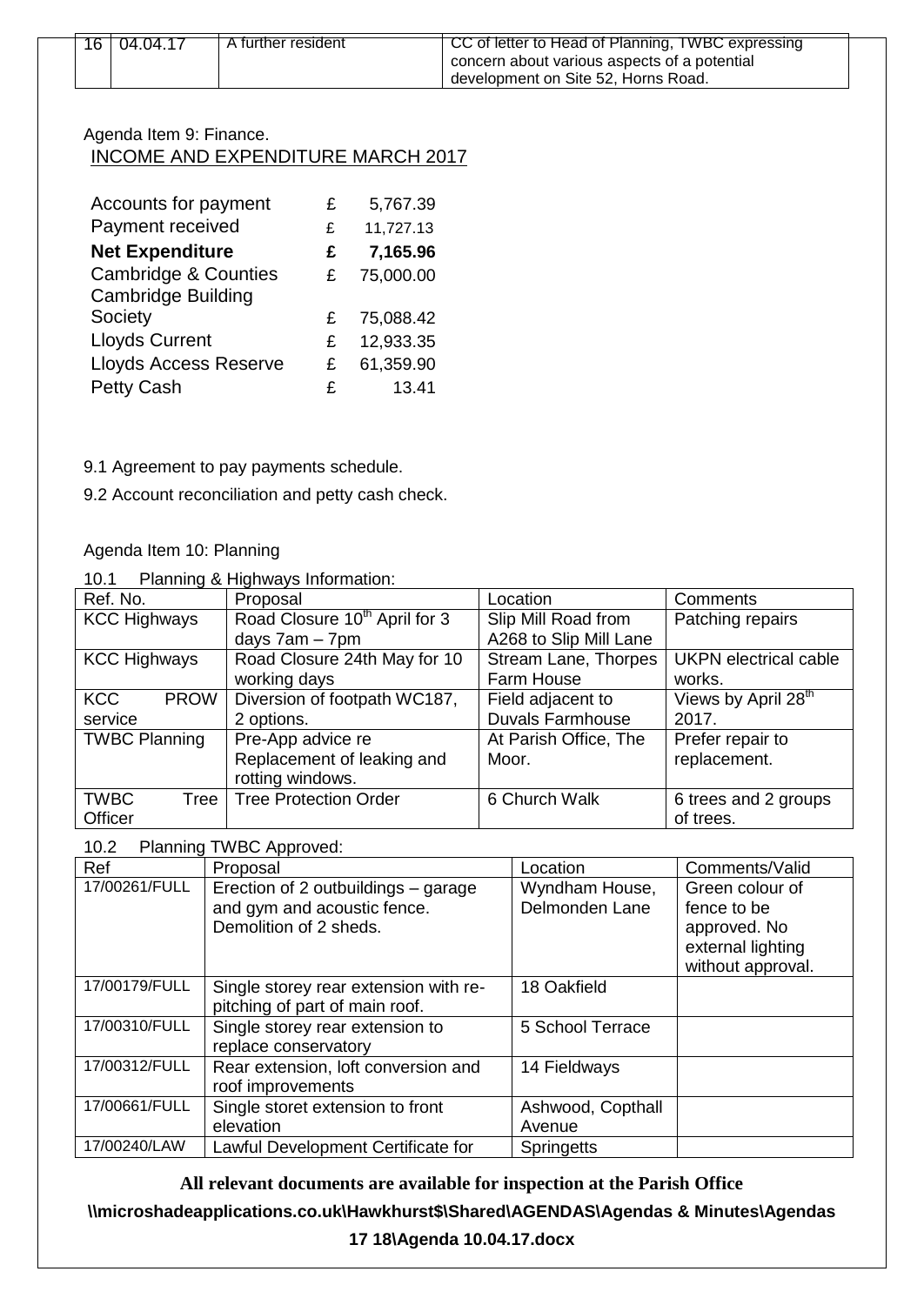| PRC | proposed conversion of 2 bedsits into | Almshouses,<br>Horns |  |
|-----|---------------------------------------|----------------------|--|
|     | a 2 bed flat.                         | Road                 |  |

10.3 Planning TWBC Refused:

| Ref. No.           | Proposal                                                                                                      | Location                            | Comments/Valid                                                                                                                                                      |
|--------------------|---------------------------------------------------------------------------------------------------------------|-------------------------------------|---------------------------------------------------------------------------------------------------------------------------------------------------------------------|
| 17/00168/NMA<br>MD | Non material<br>amendment to reduce<br>the roof pitch, remove<br>dormers and reduce<br>bulk of roof by 8.31m3 | Tubslake Farm,<br><b>Water Lane</b> | Amendments would materially change<br>the building from the original scheme<br>15/504959/FULL and therefore<br>require a new application.                           |
| 17/00383/FULL      | Erection of 1<br>detached 1 bed<br>starter home with<br>access, parking and<br>landscaping.                   | 2 Belgrave,<br>Woodbury Rd          | Dwelling at odds with the streetscene<br>and have detrimental impact on<br>character and appearance of area.<br>Unacceptable loss of light to adjacent<br>property. |

10.3 Planning Applications received:

[TWBC Planning Portal](http://www.tunbridgewells.gov.uk/residents/planning/planning-application-search)

| <b>Nu</b><br>mbel | <b>Applicatio</b><br>n No | <b>Proposal</b>                                                                                                                                                      | Location | <b>Comments</b> |
|-------------------|---------------------------|----------------------------------------------------------------------------------------------------------------------------------------------------------------------|----------|-----------------|
|                   | <b>BC</b>                 | 1 17/00727/L LBC for covering of existing lead valley with Stone Rock House,<br>timber roof boarding and overlay with fibre High Street<br>glass (works carried out) |          |                 |
|                   | <b>ULL</b>                | 2 17/00737/F First floor and roof extension, detached Yew Tree Cottage,<br>garage, alterations to fenestration, raised Water Lane<br>terrace and external materials  |          |                 |

#### Agenda Item 11: Burial and Memorial

| Interment Date | Deceased |  |
|----------------|----------|--|
|                | None     |  |

#### Agenda Item 12: Notes and Information

|     | Date          | from                                          | subject                                                                       |
|-----|---------------|-----------------------------------------------|-------------------------------------------------------------------------------|
| 1.  | 09.03.17      | <b>KALC</b>                                   | Rural Affairs Conference, attended by JH                                      |
| 2.  | 14.03.17      | Lord Lieutenant                               | Service of Thanksgiving for Public Service in Kent                            |
| 3.  | 15.03.17      | <b>Opening Ceremony</b>                       | Bowles Lodge. Attended by MB and NG                                           |
| 4.  | 23.03.17      | Kent Design                                   | Neighbourhood Planning Design Surgery, attended<br>by and presented at by JN. |
| 5.  | 23.03.17      | <b>KALC</b>                                   | Planning Conference, attended by PD.                                          |
| 5.  | 24.03.17      | <b>Transport Accessibility</b>                | Minutes re: 349 summer service and Arriva 5                                   |
|     |               | Group                                         | <b>Sunday Service</b>                                                         |
| 6.  | 30.03.17      | <b>UKPN</b>                                   | Stay Connected newsletter                                                     |
| 7.  | March<br>2017 | <b>NALC</b>                                   | DEVO+ Case for Local Authority devolution.                                    |
| 8.  | 31.03.17      | <b>Overview &amp; Scrutiny</b><br><b>TWBC</b> | Minutes and Interim report on Rural Speeding                                  |
| 9.  | 31.03.17      | Overview & Scrutiny<br><b>TWBC</b>            | Minutes and Final report on Recycling/Household<br>Waste                      |
| 10. | 03.04.17      | <b>TWBC</b>                                   | <b>Parish Chairmens Group Minutes</b>                                         |

**All relevant documents are available for inspection at the Parish Office \\microshadeapplications.co.uk\Hawkhurst\$\Shared\AGENDAS\Agendas & Minutes\Agendas 17 18\Agenda 10.04.17.docx**